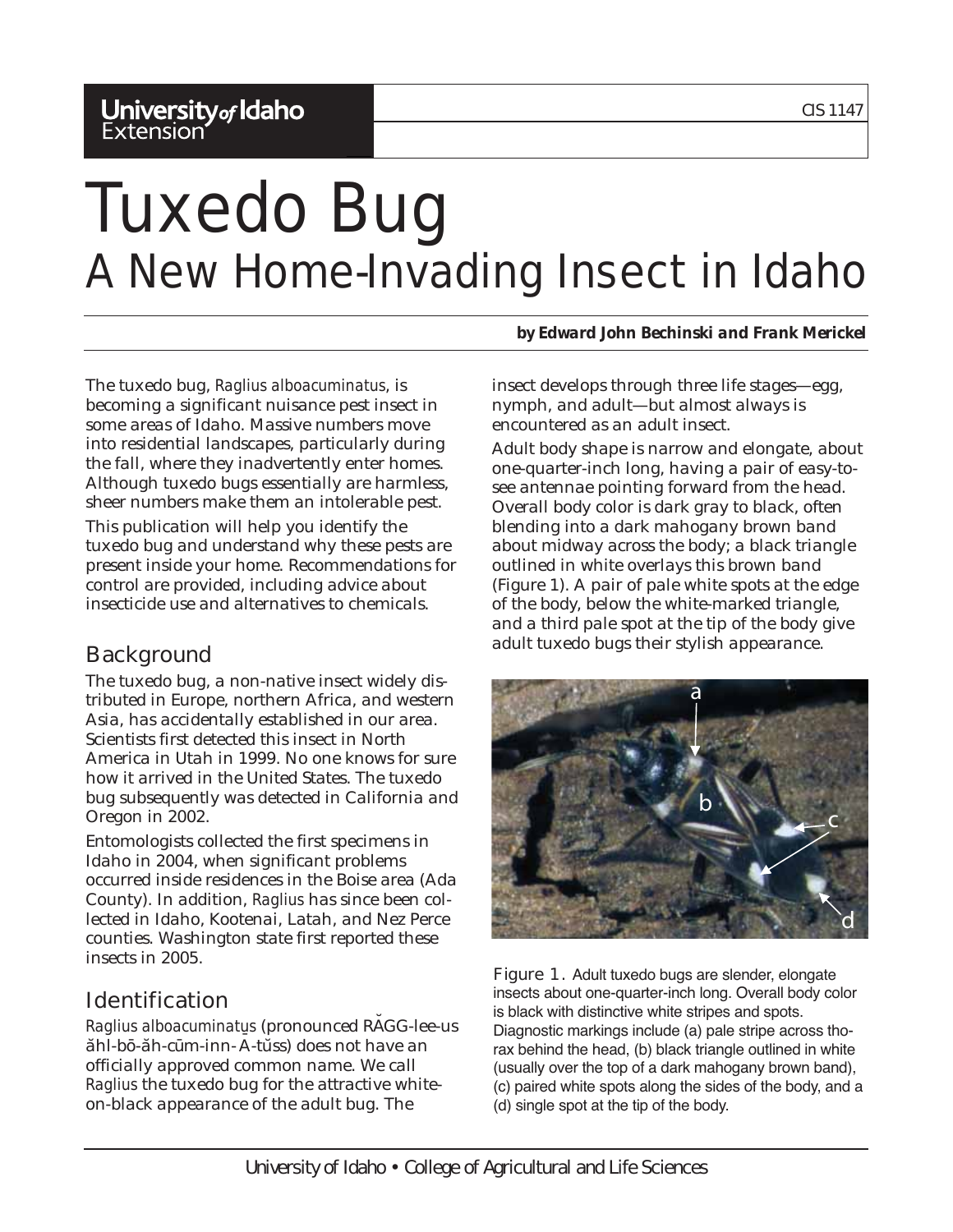Technically, all bugs are insects but not all insects are bugs. True bugs are those insects having mouthparts prolonged into a single sucking tube, and wings that cross flat over their back in an "x" pattern. People often mistake true bugs for beetles, but beetles fold their wings in straight line down their back rather than tucked x-pattern one under the other.

Several other species of true bugs commonly invade Idaho homes during the fall in search of protected overwintering sites. These species either are several times bigger than *Raglius* or are uniformly colored tan-brown without having the distinctive marks of the tuxedo bug.

# **Biology**

#### Host plants

Relatively few details are known about the biology of tuxedo bugs in the U.S. In Europe, *Raglius* primarily feeds on seeds of plants in the mint family. It especially feeds on a plant named black horehound, *Ballota nigra*, which is not known to occur in Idaho.

In Russia, *Raglius* is found near mint plants in the scientific genus *Stachys*. Among the *Stachys* plants known from Idaho is lamb's ears (*Stachys byzantina*), an ornamental homeowners plant in flower gardens. Lamb's ears in home flower gardens might be a source of tuxedo bugs around Idaho residences. Note: *Stachys* lamb's ears is not related to lambsquarters, a common weed in home vegetable gardens.

*Raglius* also is associated in Russia with plants in the figwort family (Family Scrophulariaceae), particularly white mullein, *Verbascum lychnitis*. White mullein is not known from Idaho, but several related species, such as *Verbascum thapsus* (common mullein), are common roadside weeds.

European studies report the insect mainly eats mature seeds that have fallen to the ground. It also crawls on plants and feeds on developing seeds.

#### Seasonal cycle

Adult bugs are active outdoors in Idaho twice a year: first during a few weeks in early to midspring and then for an extended period beginning mid-summer and ending late-fall. We are uncertain about the number of seasonal generations. Our limited observations suggest the insect develops through a single generation each year in Idaho. In contrast, *Raglius* has two generations yearly in England and three in Russia.

Like many true bugs, the tuxedo bug survives the winter as an adult in protected places. Natural overwintering sites include cracks and crevices on tree trunks and plant debris on the soil surface. It also readily overwinters in buildings (homes, garages, barns, storage sheds, grain bins) located next to weedy lands supporting mixed vegetation where immature nymphs fed during the summer.

Idaho beekeepers have reported *Raglius* overwinters under the outer cover of hives. These bugs pose no threat to honey bees.

Adult bugs that overwinter outside become active as soon as temperatures warm in the spring. Activity in northern Idaho begins as early as late March and continues for several weeks until egg laying ends and adults die. Adults lay eggs on the soil surface. Nymphs emerging from eggs feed on seeds through midto late summer, developing into adults as early as mid-July.

Adult bugs remain active outside through early November until cold temperatures end seasonal activity for the year. These adult insects especially become pests when they move into houses in search of overwintering sites.

## Pest status

Tuxedo bugs around home landscapes or inside residential buildings pose no threat of injury to plants, pets, people, or structures. *Raglius* is a seed-feeding insect that only seems to feed on certain weedy plants. It does not bite, sting or stain. Unlike other types of true bugs, *Raglius* does not emit offensive odors. When crushed, their bodies do emit a slightly offensive scent.

The little known about *Raglius* suggests it will not become an important pest of commercial agronomic crops.

Large populations of tuxedo bugs pose an intolerable presence inside home living spaces and outdoors around home landscapes. The primary periods of nuisance activity outdoors are early spring (March and April) when adults leave their overwintering sites, and mid-summer through fall (August through October) when nymphs develop into adult bugs.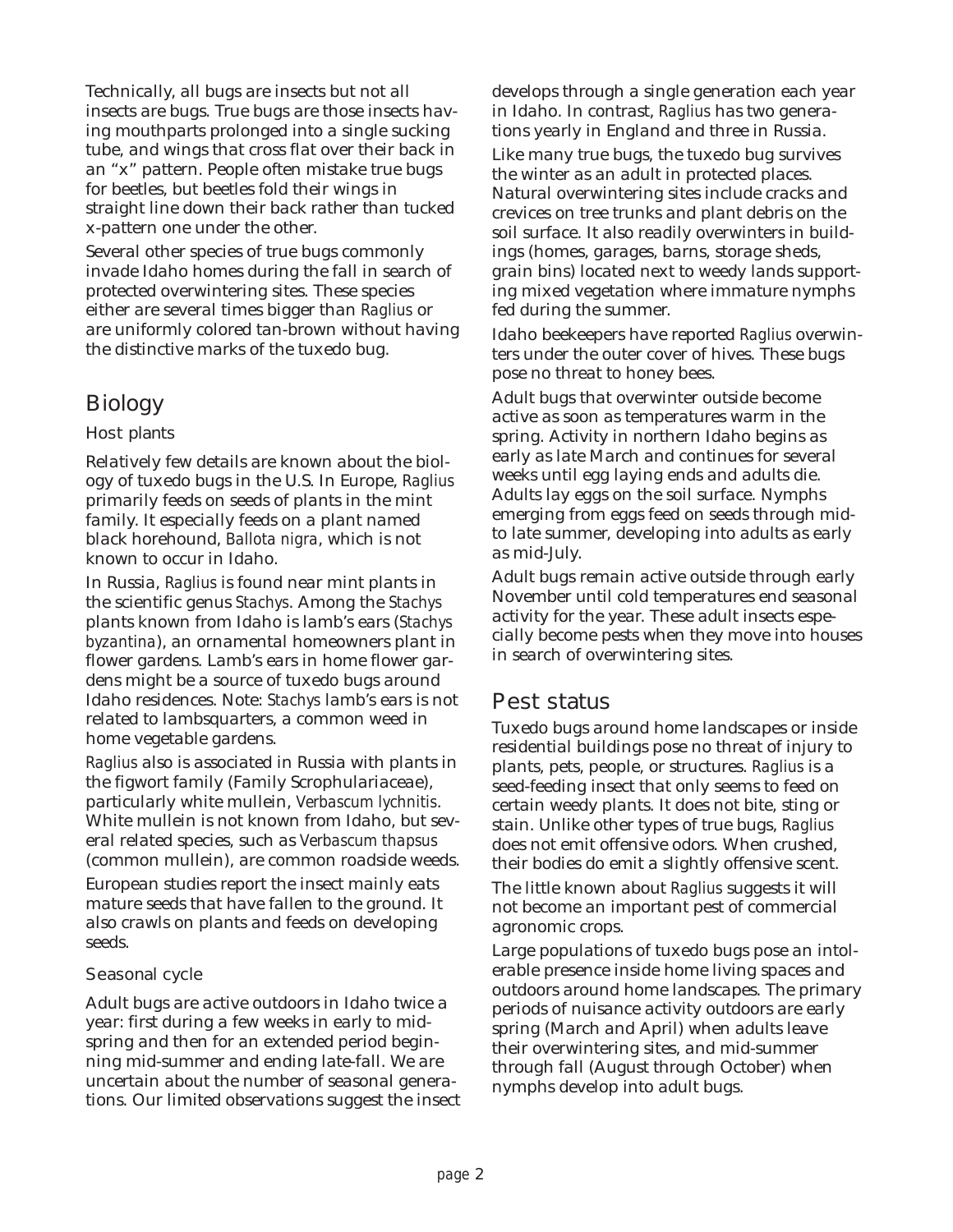

Figure 2. Residential sites in Idaho where tuxedo bugs moved from weedy fields into adjacent home landscapes. Homes and other residential structures located next to abandoned crop lands (left), unmanaged pastures (right), and similar large, weedy acreages where immature nymphs developed can experience heavy infestations lasting for weeks.

*Raglius* bugs often originate from lands not managed by the person experiencing the nuisance invasion, one of the most frustrating aspects of this pest. The worst problems develop at home sites immediately adjacent to large weedy acreages, particularly abandoned crop lands, unmanaged pastures, and undeveloped building lots (Figure 2). Immature nymphs develop in those areas but go unnoticed until their weedy host plants die and adult bugs subsequently move into surrounding green home landscapes.

Homes distant from nymphal habitats do not necessarily escape adult tuxedo bug infestations. Adult bugs are highly mobile and disperse widely during the fall. We have observed bugs at residential landscapes more than one-half mile from the nearest likely nymphal habitat.

Bug presence around home landscapes and inside buildings is purely accidental—adult tuxedo bugs inadvertently wander into yards and buildings. Adult bugs have wings and probably can fly. They typically are seen running with quick, short, darting movements resembling those of fast-running ants or small spiders.

Freezing temperatures end movement of overwintering bugs into buildings. Overwintering bugs do not reproduce inside structures. If trapped inside buildings, adult bugs eventually die. Once present inside heated structures, however, *Raglius* remains active throughout the winter months. Homeowners report insects periodically crawling around kitchens and sunny windowsills during January and February. Bugs sometimes fall into sinks and tubs where they die when they cannot climb the slippery walls. They also crawl inside kitchen cupboards but do not feed on any stored foods.

### Pest management

*Raglius* causes most concern when adult bugs enter homes during the fall in search of overwintering sites. Homes located next to old, weedy fields that are sources of tuxedo bugs can experience heavy infestations lasting for weeks. Although the best control strategy would be to eliminate weedy host plants before nymphs develop into the highly mobile adult stage, that option typically is beyond the capability of an individual homeowner. Pest management for homeowners begins with pest exclusion tactics. It often requires outdoor barrier sprays of insecticides along the exterior foundations of buildings to prevent bug movement into homes.

#### Exclusion and physical removal

The flattened body shape of *Raglius* and its natural propensity for crawling into tight crevices allows massive numbers to enter home living spaces. Do whatever you can to bug-proof buildings. Caulk around windows and add weatherstripping around door thresholds to keep bugs from entering homes. Cracks along poorly fitting sliding patio doors provide easy entry into homes. Even tightly constructed homes experience tuxedo bugs entering through vents under eaves and in attics. Cover vents with fine-mesh screening to exclude bugs.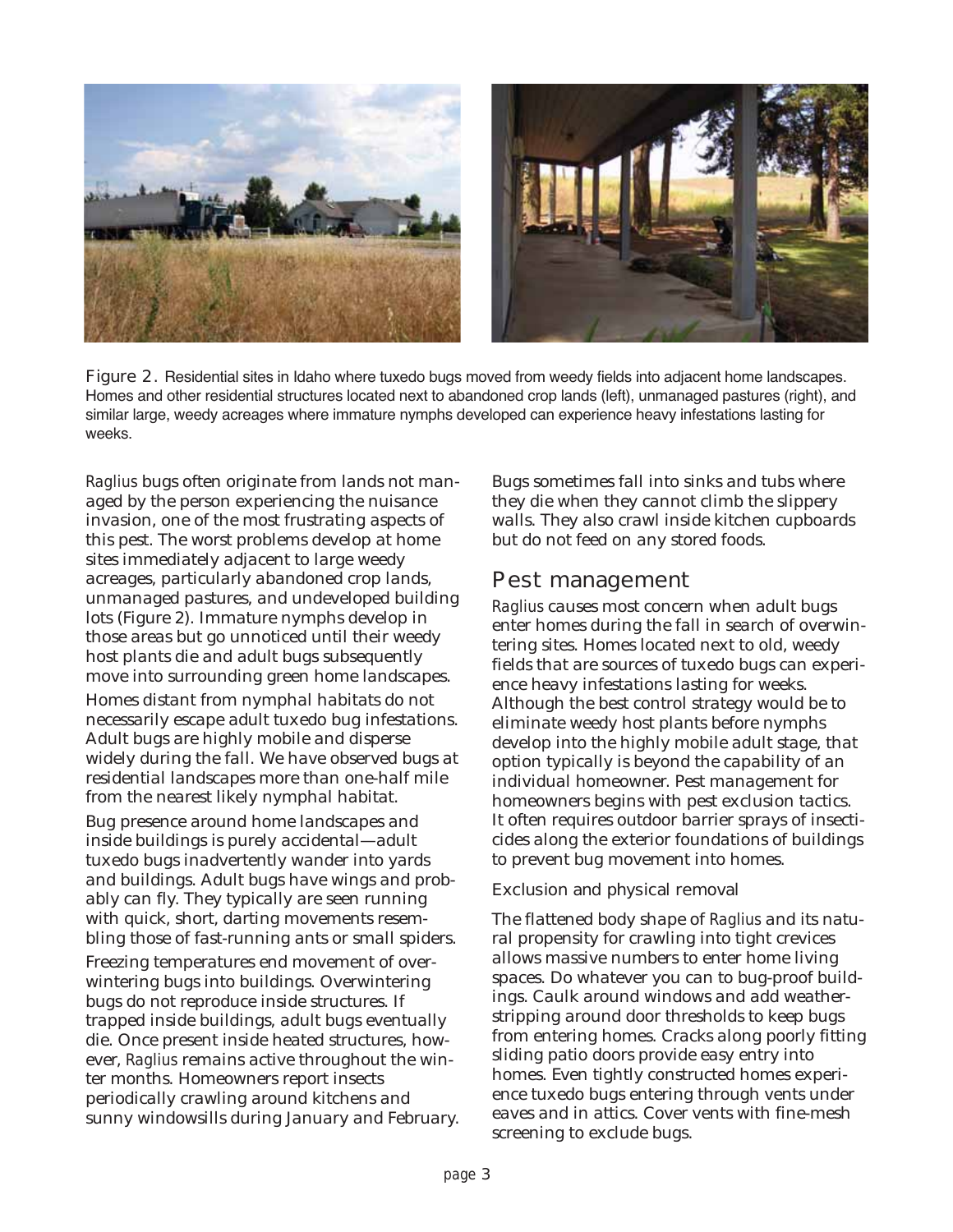Vacuum bugs that enter homes. Shop vacuums especially are well suited for physically removing living bugs both inside buildings and outdoors. Throw out the vacuum contents inside a zippered plastic bag to prevent any surviving bugs from escaping.

#### Insecticides as outdoor barrier treatments

*Raglius* often run along the outside foundation of buildings and crawl up exterior walls. By treating those areas with an appropriate insecticide, you can create an effective but limited chemical barrier that kills tuxedo bugs before they enter homes (Figure 3). You can hire a professional to apply insecticides or apply commercially available products for homeowners yourself.

No insecticides specifically list *Raglius alboacuminatus* or tuxedo bugs on the pesticide label. Normally it is University of Idaho policy not to recommend use of any pesticide unless both the application site and the pest are listed on the pesticide label. However, federal pesticide laws say it is legal to use pesticides for pests not named on the label when the application site is listed. **This means any insecticide labeled for exterior treatment of home foundations to control nuisance crawling insects legally may be used for tuxedo bugs**.

Table 1 lists insecticides we recommend as outdoor perimeter sprays on and around residential buildings for tuxedo bugs. Each states it can be used to control a related nuisance crawling insect, the boxelder bug. The boxelder bug is another true bug that, like *Raglius*, also congregates along home foundations during the fall. Note: a single insect-killing "active ingredient" almost always is sold under several different trade names. Table 1 lists the trade names of products widely available in Idaho.



Figure 3. Tuxedo bugs killed by insecticide applied to exterior home foundation and lower walls.

| <b>Active Ingredient</b> | Commercially available products for homeowners                                  | <b>Application</b><br>Type | Signal<br>Word |
|--------------------------|---------------------------------------------------------------------------------|----------------------------|----------------|
| beta-cyfluthrin          | Bayer Advanced Home Pest Control Indoor & Outdoor Insect Killer                 | trigger-pump               | Caution        |
|                          | Bayer Advanced Carpenter Ant & Termite Killer Plus Concentrate                  | requires mixing            | Caution        |
|                          | Bayer Advanced Home Power Force Carpenter Ant & Termite Killer Plus Concentrate | requires mixing            | Caution        |
|                          | Bayer Advanced Power Force Carpenter Ant & Termite Killer Plus Concentrate      | requires mixing            | Caution        |
| bifenthrin               | Bifen HG Home & Perimeter Insecticide                                           | trigger-pump               | Caution        |
|                          | Ortho Ortho-Klor Termite & Carpenter Ant Killer Concentrate                     | requires mixing            | Caution        |
|                          | Ortho Ready-to-Use HomeDefense Indoor & Outdoor Insect Killer                   | power-sprayer              | Caution        |
|                          | Ortho Termite & Carpenter Ant Killer Concentrate                                | requires mixing            | Caution        |
| carbaryl                 | Bayer Advanced Complete Insect Killer for Gardens Ready-to-Use                  | power-sprayer              | Caution        |
| cyfluthrin               | Ace Home Insect Control <sub>4</sub>                                            | trigger-pump               | Caution        |
|                          | Bayer Advanced Garden Power Force Multi-Insect Killer Ready-to-Use              | trigger-pump               | Caution        |
|                          | Green Thumb Ready-to-Use Home Insect Killer <sub>3</sub>                        | trigger-pump               | Caution        |
|                          | Real-Kill Home Insect Control Indoor & Outdoor Insect Killer                    | trigger-pump               | Caution        |
|                          | Schultz Lawn & Garden Insect Killer Concentrate                                 | requires mixing            | Caution        |

#### **Table 1. Insecticides recommended for control of tuxedo bugs as OUTDOOR SPRAYS on foundations of homes, around doors, windows, and eaves, and on the soil next to building foundations.**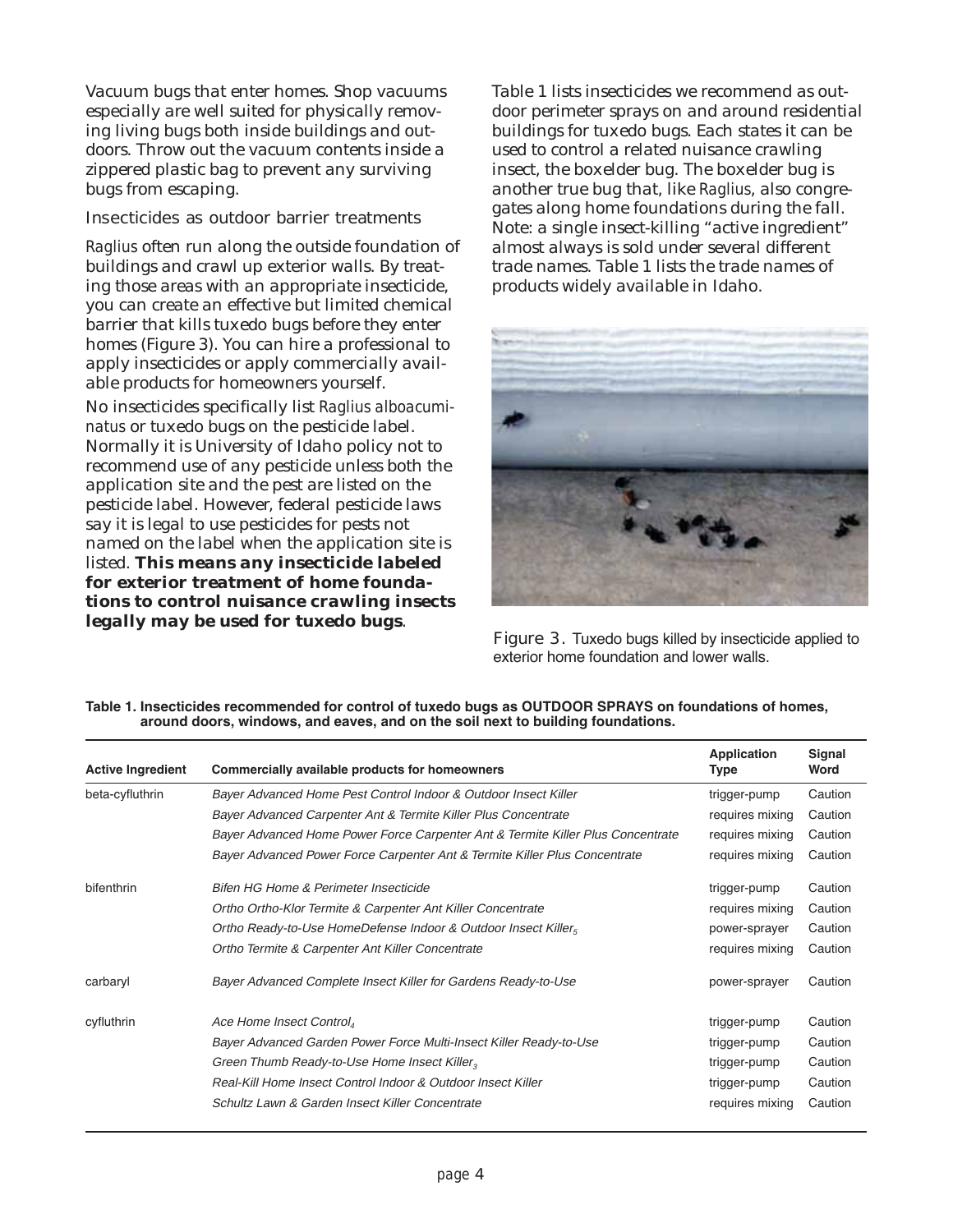#### **Table 1. Cont'd**

| <b>Active Ingredient</b>       | Commercially available products for homeowners                          | <b>Application</b><br>Type | Signal<br>Word |
|--------------------------------|-------------------------------------------------------------------------|----------------------------|----------------|
| deltamethrin                   | Enforcer BugMax365 One Year Home Pest Control                           | trigger-pump               | Caution        |
|                                | Enforcer BugMax Insect Killer Concentrate                               | requires mixing            | Caution        |
|                                | <b>Enforcer Home Pest Control XII</b>                                   | trigger-pump               | Caution        |
|                                | Green Light Roach Ant & Spider Control                                  | trigger-pump               | Caution        |
|                                | Hi-Yield Kill-a-Bug II Indoor-Outdoor Spray                             | trigger-pump               | Caution        |
| deltamethrin<br>+ bioallethrin | Pro Exterminator Residual Crawling Insect Killer Plus                   | aerosol                    | Caution        |
| esfenvalerate                  | Bonide House Guard Ready-to-Spray Perimeter & Foundation Insect Control | hose-end                   | Caution        |
| gamma-cyhalothrin              | Spectracide Triazicide Once & Done! Insect Killer, Concentrate          | requires mixing            | Caution        |
| lambda-cyhalothrin             | Hot Shot Home Insect Control Clear Formula,                             | trigger-pump               | Caution        |
|                                | Martin's Cyonara Lawn & Garden Insect Control                           | requires mixing            | Caution        |
|                                | No-Pest Home Insect Control <sub>4</sub>                                | trigger-pump               | Caution        |
|                                | Schultz Ready-to-Use Home Insect Killer,                                | trigger-pump               | Caution        |
|                                | Spectracide Ant Shield Home Barrier Insect Killer,                      | trigger-pump               | Caution        |
|                                | Spectracide Bug Stop Home Insect Killer                                 | power-sprayer              | Caution        |
|                                | Spectracide Bug Stop Indoor Plus Outdoor Insect Killer                  | trigger-pump               | Caution        |
|                                | Spectracide Flea & Tick Killer <sub>3</sub>                             | power-sprayer              | Caution        |
|                                | Spectracide Terminate Termite & Carpenter Ant Killer,                   | power-sprayer              | Caution        |
|                                | Spectracide Triazicide Lawn & Garden Insect Killer                      | trigger-pump               | Caution        |
|                                | Spectracide Triazicide Once & Done! Insect Killer                       | trigger-pump               | Caution        |
|                                | Spectracide Triazicide Soil & Turf Insect Killer Concentrate            | requires mixing            | Caution        |
| malathion                      | Ace Dilutable Concentrate Malathion 50 Insect Spray                     | requires mixing            | Warning        |
|                                | Green Thumb Malathion Insect Killer Spray Concentrate                   | requires mixing            | Warning        |
|                                | Ortho Malathion 50 Plus Insect Spray Concentrate                        | requires mixing            | Warning        |
|                                | Ortho Malathion Plus Insect Spray Concentrate                           | requires mixing            | Warning        |
|                                | Ortho Mosquito B Gon Tree & Shrub Spray Concentrate                     | requires mixing            | Warning        |
|                                | <b>Schultz Malathion Concentrate</b>                                    | requires mixing            | Warning        |
|                                | Spectracide Malathion Insect Spray Concentrate                          | requires mixing            | Warning        |
| permethrin                     | Ace Soil & Turf Insect Control Concentrate                              | requires mixing            | Caution        |
|                                | Bee Gone Insecticide Concentrate                                        | requires mixing            | Caution        |
|                                | Hi-Yield 38 Plus Turf, Termite & Ornamental Insect Control              | requires mixing            | Caution        |
|                                | Spectracide Bug Stop Garden & Lawn Insect Control Concentrate           | requires mixing            | Caution        |
|                                | Terro Termite & Carpenter Ant Killer Concentrate                        | hose-end                   | Caution        |
| permethrin<br>+ tetramethrin   | Zero In Roach & Ant Killer Ready to Use Liquid                          | trigger-pump               | Caution        |

#### **NOTES:**

None of these insecticides specifically is registered for tuxedo bugs, but all are labeled as residential foundation and perimeter sprays for related home-invading insect, the boxelder bug, and should be effective against tuxedo bugs. Products are listed alphabetically, not by order of implied effectiveness. ALWAYS READ AND EXACTLY FOLLOW THE PRODUCT LABEL. Information here does not substitute or replace instructions printed on the label. The relative hazards of any pesticide to human health can be judged by the signal words CAUTION, WARNING, DANGER, OR DANGER-POISON printed on the pesticide label, where

CAUTION = slightly acutely toxic if ingested, inhaled, or by skin contact OR with slight potential for eye and skin irritation;

WARNING = moderately acutely toxic to humans if ingested, inhaled, or by skin contact OR with moderate potential for eye and skin irritation;

DANGER (without the accompanying word POISON) = corrosive pesticides that can permanently blind or cause severe skin injury;

DANGER-POISON = pesticides that EITHER are highly acutely toxic if ingested, inhaled, or by skin contact OR pesticides that pose significant risks to wildlife or the environment; products labeled DANGER-POISON only can be used by certified (state-licensed) pesticide applicators, not homeowners.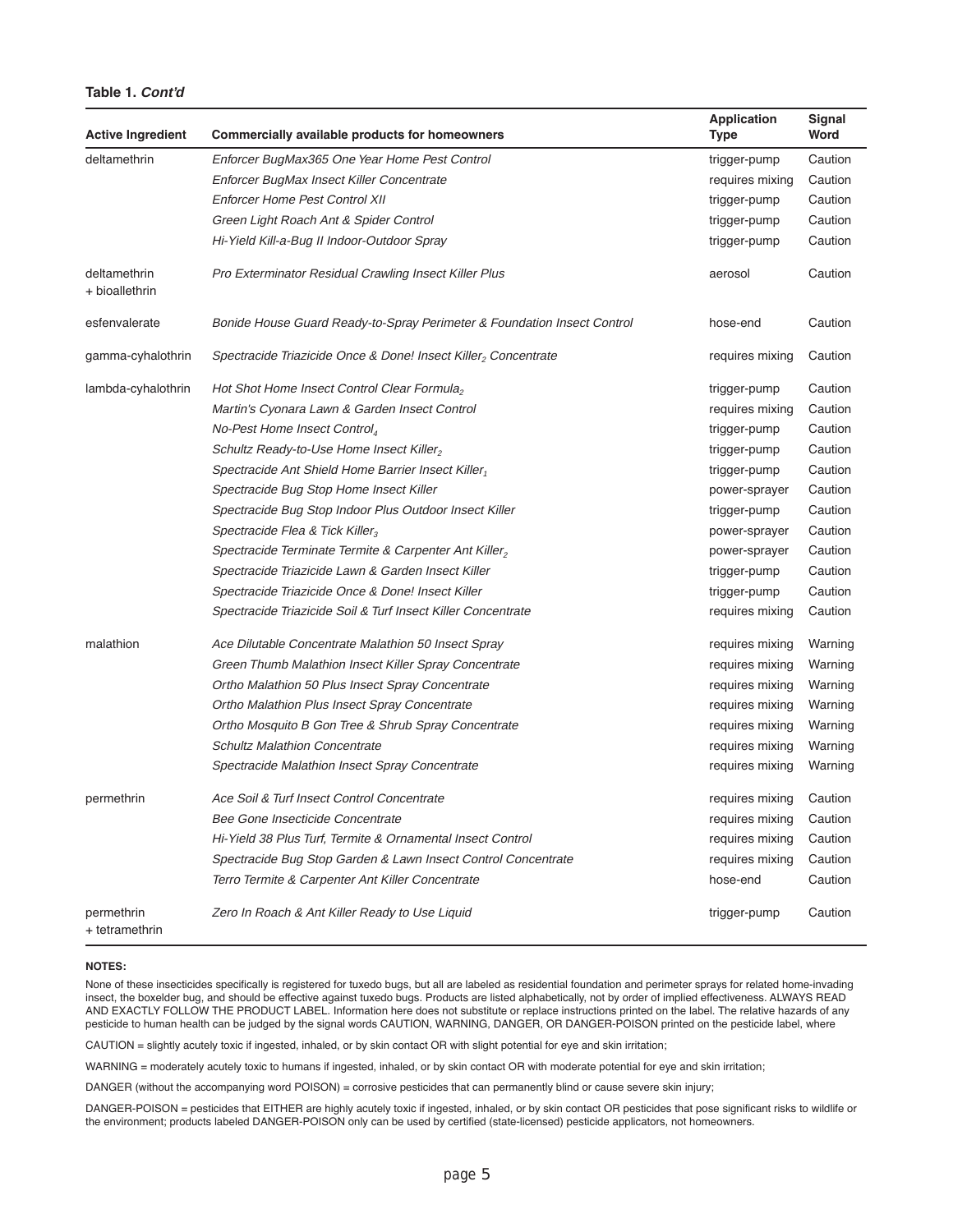A single spray of any one of these products should provide immediate bug control against invading tuxedo bugs, lasting 10-14 days if not longer. The only exceptions are products that contain malathion, which likely will provide shorter residual killing action.

It is not necessary to spray every time you see bug activity; insects will contact a lethal dose from the chemical residues that remain after the spray has dried. Pre-mixed, ready-to-use liquid sprays packaged in trigger-pump containers, hose-end sprayers, or self-contained batterypowered sprayers not only are convenient but also reduce potential health hazards to you during spray application by minimizing accidental contact with concentrated insecticides. Concentrates often are more cost-effective than ready-to-use sprays for treating large areas.

Unless otherwise directed by the label, spray a three-foot-wide continuous band of insecticide on the soil outside around the building foundation, continuing upwards onto the exterior foundation another two or three feet. Spray around doors, windows, utility line entrances, vents, and other openings through exterior walls where bugs can enter buildings. Read the label for any precautions about staining of exterior siding.

The tuxedo bug does not congregate in any particular place but instead ranges across the entire landscape. It is neither necessary nor desirable to spray entire landscapes. Broad-scale application of insecticide to the entire yard potentially exposes your family and pets to hazardous pesticide residues. These residues also can be highly disruptive to backyard wildlife and beneficial insects, such as pollinating bees, lady beetles, and other natural biological control agents.

#### Insecticides inside residential buildings

Except for extreme tuxedo bug infestations, we recommend against the use of insecticides inside home living spaces. The pest is too mobile and too secretive for effective, judicious insecticide use inside the home. Bug-bomb aerosols are ineffective for tuxedo bugs inside the home. While these products can kill exposed bugs, insects hidden in crevices or that invade after the insecticide disperses continue to be a nuisance. It is more effective to apply exterior perimeter sprays to prevent bug entrance in the first place.

## Frequently asked questions

#### *We never saw tuxedo bugs until this past fall. Now the outside of our house is black with so many crawling bugs that I'm embarrassed to have guests over. What am I doing wrong?*

Nothing. The tuxedo bug is an exotic European species that wasn't known in Idaho until 2004. It disperses from old weedy fields during the fall in search of protected places to survive the winter. Most likely your home simply is located close to bug habitat.

#### *Is it true that tuxedo bugs deliberately were imported to eat noxious weeds?*

No. Bugs likely arrived as accidental hitch-hikers within shipments from overseas countries where *Raglius* naturally occurs. Prior to its 1999 establishment in Utah, the bug had been intercepted 22 times in international commerce by inspectors at U.S. ports of entry.

#### *Did tuxedo bugs enter my home through the plumbing? I keep finding bugs crawling around in my sinks.*

Absolutely not. Bugs sometimes fall into sinks but cannot crawl back up the slippery sides. This makes it look as though they came up from the drain, but they cannot enter homes that way.

#### *Do tuxedo bugs live inside furnace ducts? I keep sweeping up dead bugs around floor vent registers.*

Here again, tuxedo bugs crawl just about everywhere, sometimes falling into ducts where they die. Tuxedo bugs do not really "live" any place inside your home, at least in the sense of establishing permanent populations. Tuxedo bugs never reproduce indoors. Once inside, they are doomed to die.

#### *Tuxedo bugs are crawling around in my kitchen cupboards. Do they eat cereal products and other stored foods?*

Tuxedo bugs are not pantry pests like the small beetles and moths sometimes seen in kitchens. They only feed on the mature seeds of certain plants in the mint family and perhaps a few others. Except for their nuisance presence, tuxedo bugs pose no other pest threat.